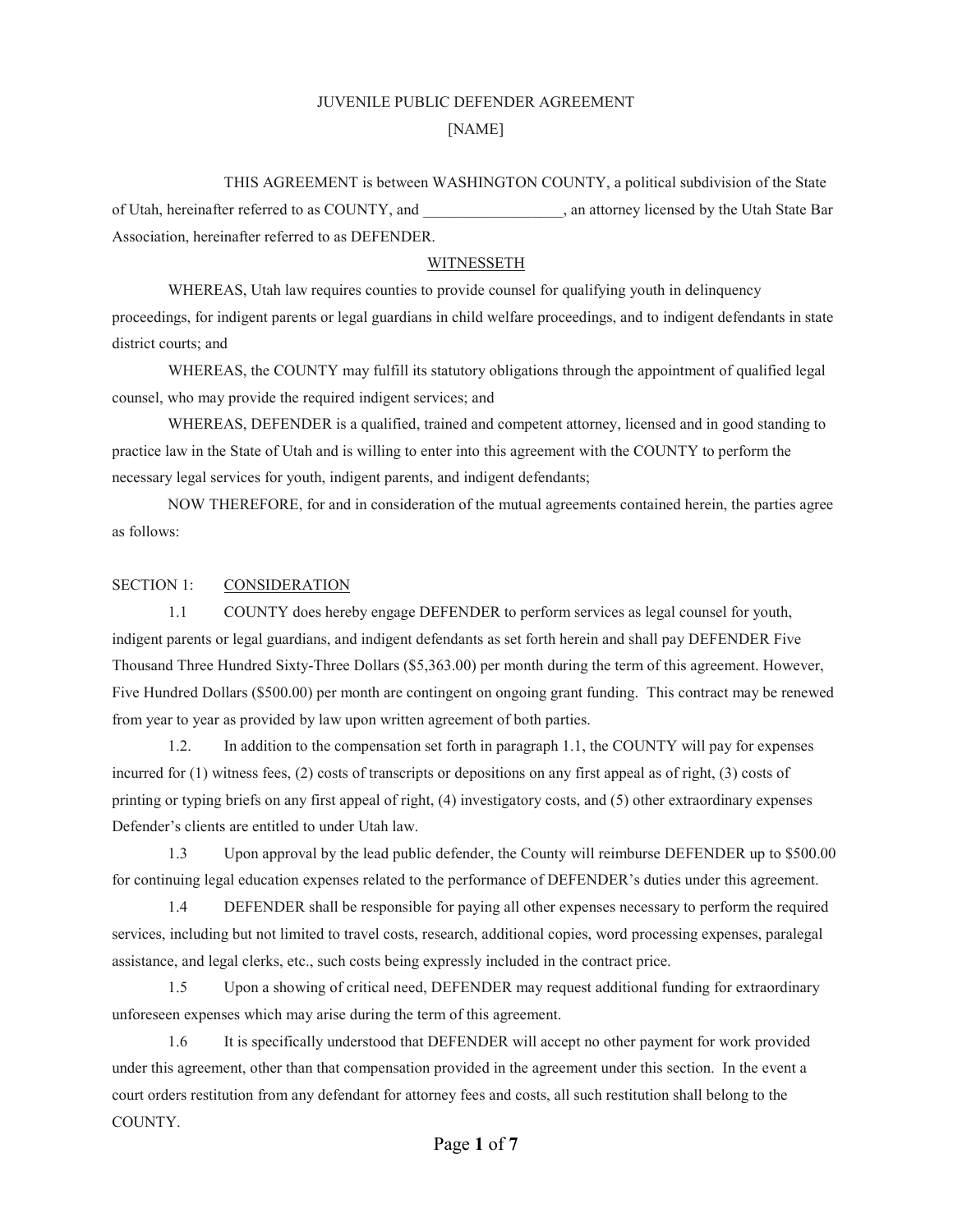# SECTION 2: SERVICES

2.1 DEFENDER agrees to perform the statutory duties for any indigent minors, parents or guardians assigned to DEFENDER by any applicable juvenile court within Washington County during the term of this agreement. The duties shall be carried out in compliance with any applicable standards adopted by the Utah Indigent Defense Commission and specifically include but are not limited to:

a. providing timely and competent legal representation;

- b. providing the investigatory resources necessary for a complete defense; and
- c. assuring undivided loyalty to the client;
- $d$ .

2.2. DEFENDER agrees that the duties encompassed by this agreement require DEFENDER to represent approximately one-fourth of all youth in delinquency proceedings and parents or guardians in child welfare proceedings assigned to a public defender by the applicable courts within Washington County during the term of this agreement. DEFENDER agrees to cooperate with other public defenders and the courts in Washington County in determining the method and means for allocating indigent cases and to abide by the method implemented.

2.3 DEFENDER shall devote the necessary time and resources to perform legal services required under guidelines and standards as set forth in the Utah Rules of Professional Responsibility, and other such regulations and statutes as shall govern the practice of law in the State of Utah together with such other regulations or statutory provisions to which DEFENDER may be subject as a result of state or federal law. DEFENDER agrees to maintain adequate and proper records of the representation for each indigent defendant.

2.4 DEFENDER understands and agrees that accessibility to clients is an integral consideration in making this agreement. Therefore, DEFENDER agrees to communicate with and be available and accessible to clients as necessary for a competent defense. DEFENDER agrees to make reasonable efforts to visit clients who are in juvenile detention, incarcerated in jail, admitted to a hospital or otherwise confined at the earliest possible moment. DEFENDER agrees to return telephone calls as soon as reasonably possible and to otherwise be reasonably accessible to all indigent defendants.

2.5 DEFENDER agrees not to carry a workload that, by reason of its excessive size, interferes with the rendering of quality representation, endangers the client's interests in any respect, or may lead to the breach of professional obligations. Workload includes not only the number of cases, but also includes the seriousness of the cases, the number of charges involved in individual cases, and the time required to adequately represent each client.

2.6 If DEFENDER engages in the private practice of law or has entered into more than one public defender contract with any entity, including the COUNTY, DEFENDER agrees to associate with a sufficient number of qualified attorneys to meet the obligations of this agreement with respect to each public defender client. DEFENDER agrees to actively supervise and monitor the performance of any associate attorneys to assure compliance with the terms of this agreement. DEFENDER will provide to Washington County and any applicable court the names of each associate attorney engaged by DEFENDER to provide services under this agreement.

2.7 Upon assignment by the Lead Public Defender and with approval of the applicable court, DEFENDER agrees to accept representation of any indigent case arising as a result of a conflict of interest with any other public defender under contract with the COUNTY, including if necessary representation in the appellate courts, district court, justice court, or juvenile court.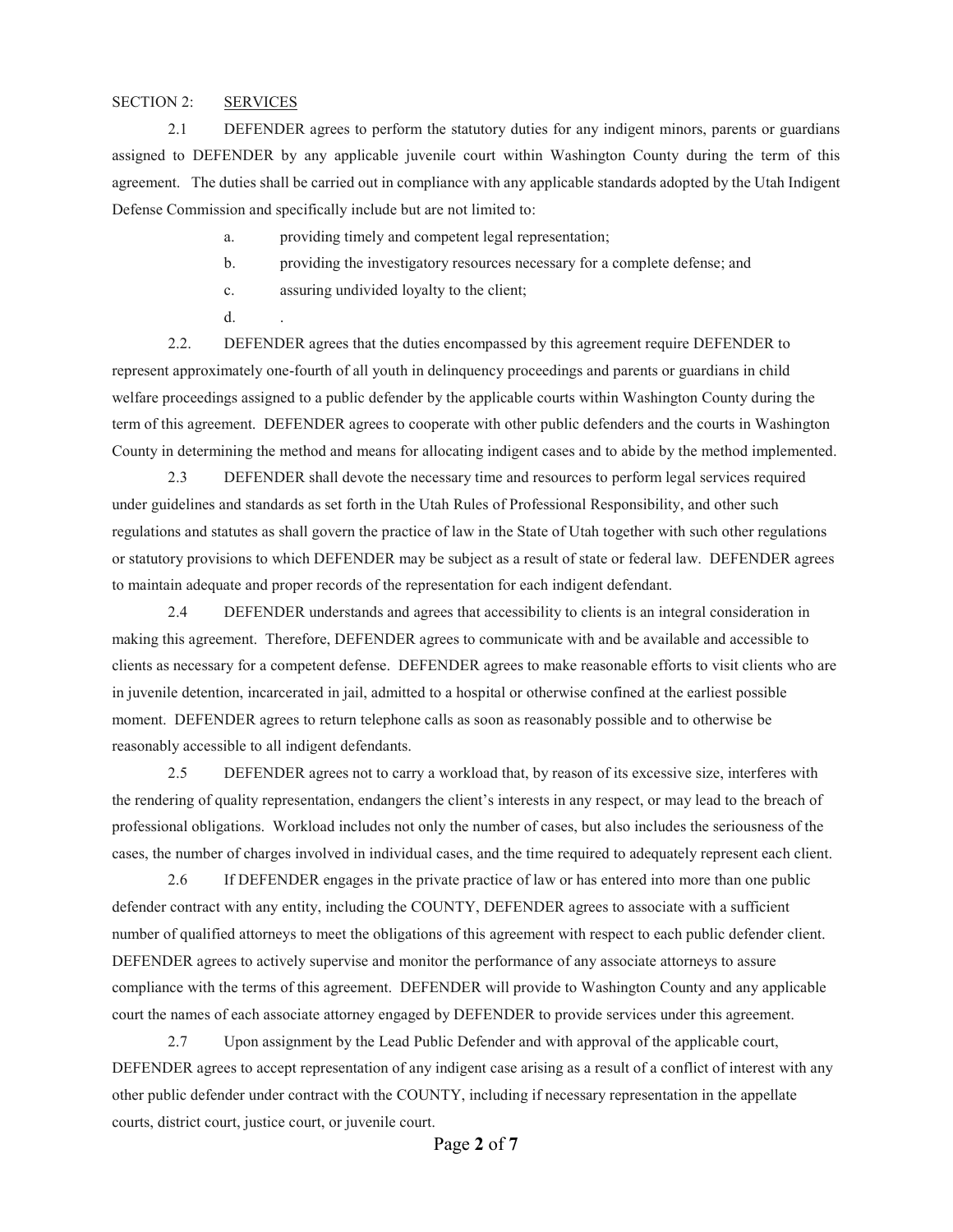2.8 Upon appointment by an applicable court, DEFENDER agrees to represent juvenile indigent persons who are being held in custody in Washington County and who are seeking an extraordinary writ under the Rules of Civil Procedure in the nature of a Writ of Habeas Corpus.

2.9 Upon appointment by an applicable court, DEFENDER shall provide legal assistance in representation of those indigent juvenile persons subject to involuntary commitment proceedings in Washington County pursuant to Utah law.

2.10 DEFENDER agrees not to act on a case as a public defender until an applicable court has made an order of appointment and a determination of indigency.

2.11 Except for those cases with which there is a conflict of interest, DEFENDER agrees to assume all pending public defender cases previously assigned to a predecessor public defender and to immediately file appropriate notices of entry of appearance in those cases.

2.12 Upon the termination of this agreement, DEFENDER agrees to cooperate in the transfer of all cases to an incoming public defender and to continue representation, at no additional cost to the COUNTY, of all pending cases until such time that the cases can practically be transferred to an incoming public defender.

# SECTION 3: QUALIFICATIONS

3.1 By signing below, DEFENDER certifies that DEFENDER and any associates engaged to provide services under this agreement are members in good standing with the Utah Bar and are competent in the practice of juvenile delinquency, child welfare, and criminal law. DEFENDER further certifies that DEFENDER and any associates will maintain good standing with the Utah Bar at all times during the period of this agreement.

3.2. DEFENDER will maintain a bona fide office at which to conduct business in Washington County, Utah and will notify clients served under this agreement of the location and telephone number of the office.

3.3. DEFENDER certifies that DEFENDER and any associate attorneys engaged to provide services under this agreement are citizens of the United States or permanent resident aliens

3.4 DEFENDER agrees that DEFENDER and any associate providing services pursuant to this agreement will abide by all federal, state and local laws, and acknowledges that any violation (except for minor traffic offenses) constitutes cause to terminate this agreement.

3.5 DEFENDER and any associate providing services pursuant to this agreement will abide by the Canons of Ethics, including the Utah Supreme Court Rules of Professional Practice, the Rules of Professional Conduct and the Rules of Lawyer Discipline and Disability. DEFENDER and any associates will follow the Rules of Civility adopted by the Utah Supreme Court.

3.6 DEFENDER and any associates providing services pursuant to this agreement will endeavor to keep abreast of all current legal trends and to maintain sufficient continuing professional education credits. In complying with the Rules of Professional Conduct's continuing legal education requirements, the DEFENDER and any associates will obtain continuing legal education relevant to the practice of criminal defense. To that end, the County shall subsidize DEFENDER's continuing legal education costs as provided in this agreement.

3.7 DEFENDER agrees that neither DEFENDER nor any associate providing services pursuant to this agreement is currently, nor shall be, party to any litigation which will place DEFENDER's or any associate's licensing or standing with the Utah Bar in jeopardy.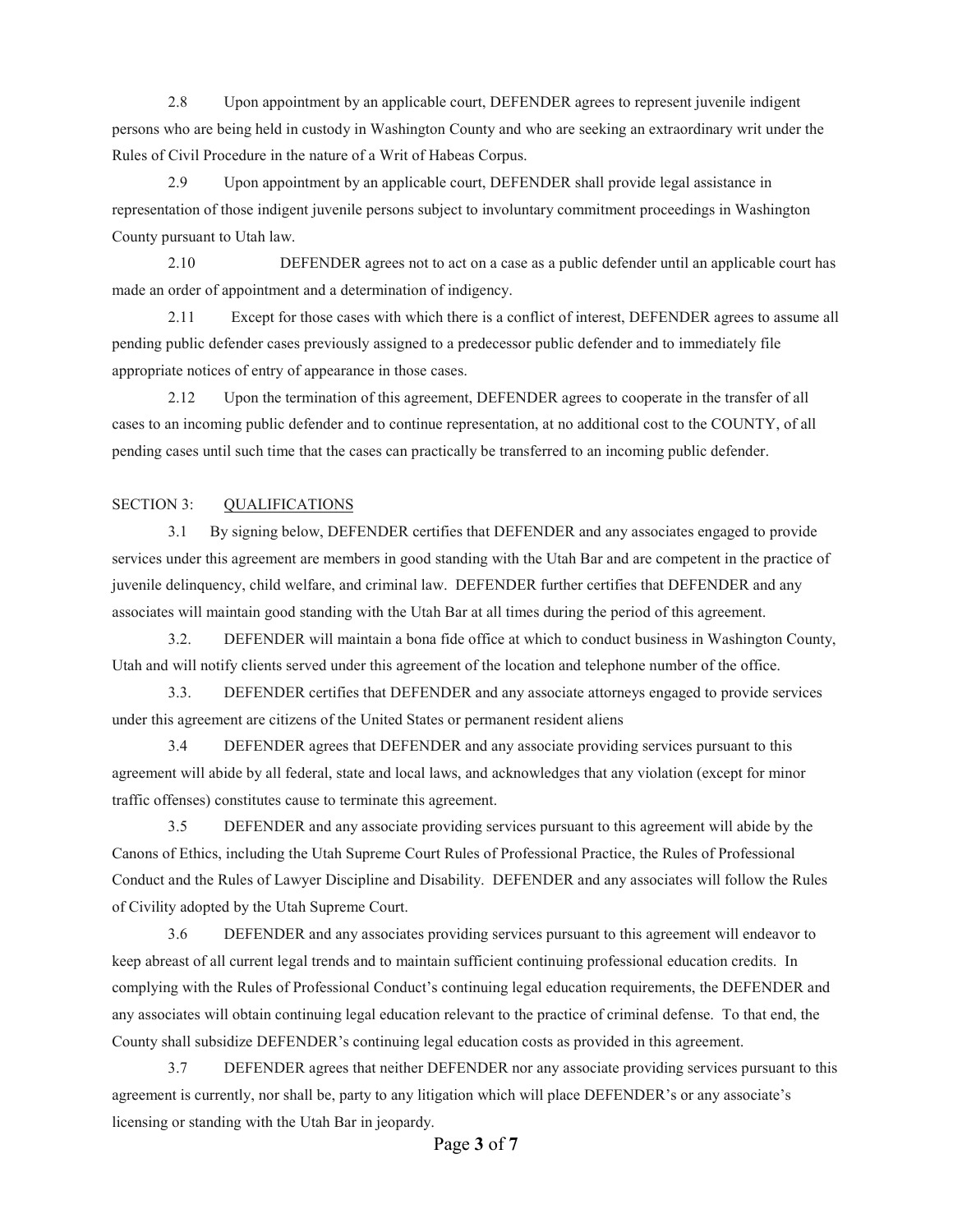3.8. DEFENDER agrees to file a Certificate of Insurance with the Washington County Clerk, showing that a valid worker's compensation policy exists and provides coverage for DEFENDER and any employees or subcontractors of DEFENDER.

#### SECTION 4: CONFLICTS OF INTEREST

4.1 DEFENDER agrees to provide services herein with respect to each indigent person entitled thereto except in those cases as defined wherein a legal conflict of interest exists such as would prevent DEFENDER from providing undivided loyalty to the client as provided in Utah Code Ann. § 77-32-301(4). DEFENDER further agrees to use DEFENDER's best efforts to avoid any conflicts of interest which would divide loyalty of defense counsel to client. The parties recognize, however, that conflicts may arise of sufficient magnitude that DEFENDER cannot properly represent the indigent defendant. A conflict of interest, such as would allow the DEFENDER to withdraw pursuant to this agreement, must be of such a nature as to be proscribed by case law, State statute, Rules of Criminal Procedure, or the Utah Rules of Professional Responsibility. DEFENDER shall disclose to the client any possible conflicts of interest at the earliest possible moment and in sufficient detail to allow the client to appreciate the significance of the conflict. DEFENDER agrees that a conflict of interest does not include withdrawals occasioned by defendant's request for counsel of choice or disagreements with or personal dislike of DEFENDER.

4.2 DEFENDER shall not represent more than one defendant in the same criminal case unless there is full disclosure to the client, the client has an opportunity to consult with outside counsel, and a written waiver is executed by the client.

4.3 DEFENDER shall not use information against the indigent client that was obtained during a prior representation of the client.

4.4 In the event DEFENDER is disqualified from representing an indigent defendant as a result of DEFENDER's private representation of an individual, for any reason involving a known or knowable pre-existing conflict of interest, the misconduct of the Attorney, or the filing of litigation in which DEFENDER is a party by any or all of the courts in which services are provided under this agreement or by the Utah State Bar, the DEFENDER shall be responsible for costs incurred by the COUNTY in providing substitute counsel. Otherwise, the County will provide replacement counsel.

# SECTION 5: ASSIGNMENT

5.1 DEFENDER may not assign or transfer DEFENDER's interest in this agreement without the prior written consent of the COUNTY.

#### SECTION 6: INDEPENDENT CONTRACTOR

6.1 DEFENDER is an independent contractor and neither DEFENDER, nor any agent, employee, or servant of DEFENDER, shall be deemed an agent, employee or servant of the COUNTY. This AGREEMENT is for professional services and DEFENDER is not an employee of COUNTY and is not entitled to the benefits provided by the COUNTY to its employees. The DEFENDER solely controls the method and manner of delivering the services required by this agreement.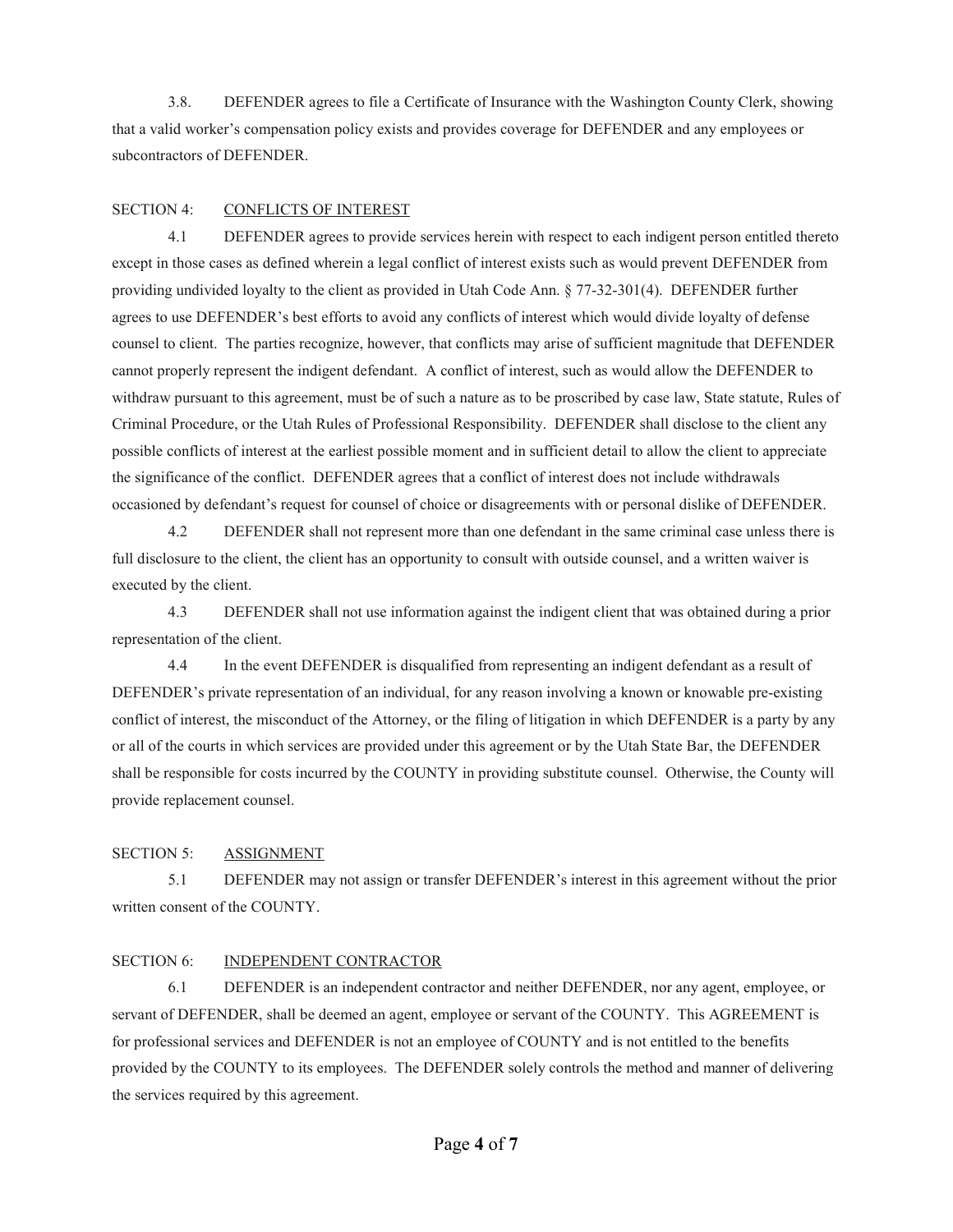# SECTION 7: TERMINATION

This agreement may be terminated upon any of the following events:

7.1 *Termination for Cause*. This agreement may be terminated for cause by either party upon providing seven (7) calendar days written notice. The parties agree that failure to comply with any term of this agreement constitutes cause and is grounds to terminate the agreement. The parties agree that a previous failure to enforce any provision of this agreement does not constitute a waiver of the right to subsequently enforce that provision or any other provision.

7.2 *Voluntary Termination without Cause.* Either party may terminate this agreement without cause by giving the other party ninety (90) calendar days' written notice. If notice is so given, this agreement shall terminate upon the expiration of the 90 calendars days, and the liability of the parties hereunder for the further performance of the terms of this agreement shall thereupon cease.

7.3 *Misconduct*. In the event disciplinary action is taken by the Utah State Bar against DEFENDER, this contract may be immediately terminated without notice.

7.4 *Indigent Defense Committee Recommendation.* In the event the Washington County Indigent Defense Committee, after giving DEFENDER an opportunity to respond to concerns raised, recommends the termination of this contract, the contract may be immediately terminated.

7.5 *Transition*. In the event of termination, DEFENDER agrees to cooperate with DEFENDER's successors including the filing of all necessary pleadings for withdrawal and to deliver all applicable files, information, and materials to the successor.

#### SECTION 8: NOTICE.

Any notice required by this agreement shall be given in writing addressed to the following unless otherwise designated in writing.

# FOR THE COUNTY:

Washington County Clerk 197 East Tabernacle St. George, UT 84770

With a copy to:

Washington County Attorney 33 North 100 West, Ste. 200 St. George, UT 84770

FOR THE DEFENDER: [NAME] ADDRESS

#### SECTION 9: DEFAULT

9.1 If either party defaults in the performance of the agreement or any of its covenants, terms, conditions, or provisions, the defaulting party shall pay all costs and expenses including a reasonable attorney's fee, which may arise or accrue from enforcing the agreement or from pursing any remedy provided by law.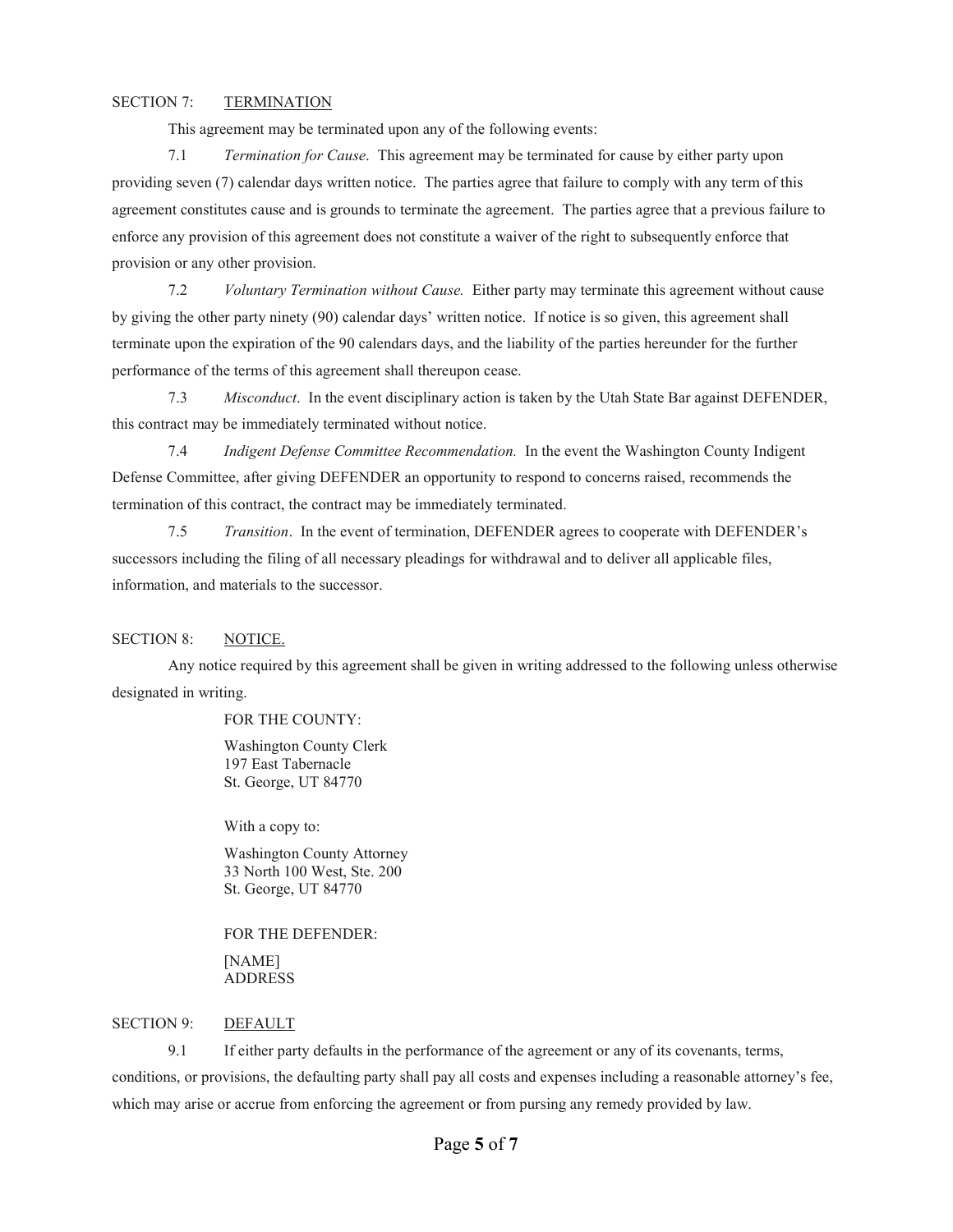### SECTION 10: GOVERNING LAW

10.1 This agreement is governed by the laws of the State of Utah.

#### SECTION 11: DISCRIMINATION.

11.1 DEFENDER assures that DEFENDER and DEFENDER's associates, agents, or subcontractors will comply with all applicable civil rights laws, including Title VII of the Civil Rights Act of 1964, as amended, and that no person shall on the grounds of race, color, religion, sex or national origin be excluded from participation in, be denied the benefits of this agreement, or be otherwise subjected to discrimination under this agreement.

### SECTION 12: PRIVATE PRACTICE

12.1 DEFENDER may represent private clients or accept additional public defender contracts with other government entities so long as such representation does not interfere with DEFENDER's obligations under this agreement or create a conflict of interest in the representation of indigent defendants.

# SECTION 13: INDEMNIFICATION

13.1 DEFENDER agrees to hold COUNTY harmless from all damages, loss, or injury County may suffer or be held liable for as a result of the conduct of DEFENDER or as a result of this agreement.

### SECTION 14: TERM OF AGREEMENT

 14.1 The parties agree that the term of this agreement shall be twelve (12) months dating from January 1, 2021, through December 31, 2021, both dates inclusive.

 14.2 DEFENDER agrees to continue to provide representation for all cases until completion should that case extend beyond this agreement's term. All amendments or extensions hereof shall reset the term of the extension period in the amount and conditions agreed upon herein, provided however, that upon failure of the parties to agree upon compensation or the terms of said agreement, this agreement shall expire and be of no further effect.

#### SECTION 15: DISPUTE RESOLUTION

 15.1 Any disputes regarding this agreement shall first be submitted to non-binding mediation. If mediation is unsuccessful in resolving the dispute, the parties agree to submit the dispute to binding arbitration pursuant to the rules of the American Arbitration Association.

#### SECTION 16: ENTIRE AGREEMENT

16.1 The parties agree that this agreement constitutes their entire agreement and any changes or modifications must be agreed do in writing by both parties and approved by the County Legislative Body in a public meeting. This agreement replaces any prior unexpired agreement(s) between the parties.